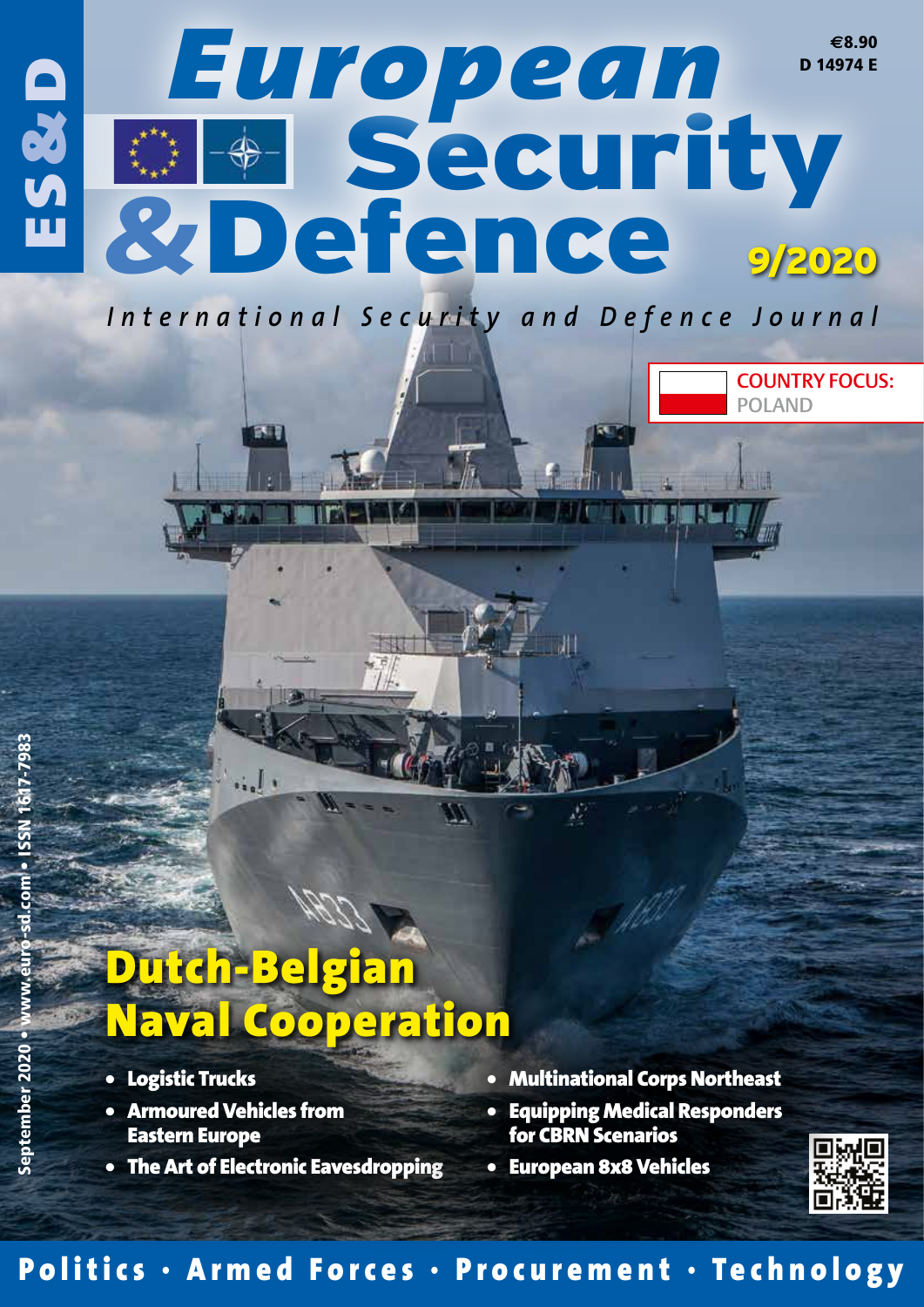## Pivot to Asia Europe's Declining Significance from a Geo-Strategic Perspective

### Ludolf von Löwenstern

No sooner had Donald Trump and his Secretary of Defence Mark Esper announced the withdrawal of some 12,000 US soldiers than commentators in Germany were largely in agreement: the step, according to public opinion, was a "campaign of revenge" against the renegade NATO member Germany.

In fact, there has been a lot of pent-up<br>friction in American-German relations ren fact, there has been a lot of pent-up cently: from the conflict over North Stream 2 to defaulting NATO payments to high EU duties on German cars, to name just a few examples. Nevertheless, the step now announced does not mark a fundamental change of strategy in American foreign and security policy. Quite the contrary: with this plan, the US President is continuing the reorientation of the world power towards Asia that his predecessors had already initiated. One of the concomitant effects: Germany and Europe are losing their significance.

Some US strategists refer to the 21st century as the "Pacific century". This orientation of US foreign policy towards East Asia - known as the "Pivot to Asia" - began as early as 2011 under President Barack Obama (2009 to 2017). His predecessor George W. Bush (2001 to 2009) also saw China as a future adversary and had corresponding strategies developed with the aim of curbing the country's rise. But China is not the only country that needs to be warned. Trump is also aiming at Germany with his America first rheto-

### Author

**Ludolf Baron von Löwenstern** is a family entrepreneur. In addition, he is a co-founder of the European Strategic Institute (Analysis & Think Tank), a member of the CDU Economic Council and, as a naval captain of the Reserve, a Special Representative to the Deputy Chief of the Navy and commander of the fleet and support forces. He acts voluntarily as an expert in the DMI Deutsches Maritimes Institut (German Maritime Institute), the Wirtschaftsrat Deutschland (German Economic Council), the Alsterdorf Foundation and is represented on several company advisory boards. He has written various books, studies, trend reports and articles.



*As part of its Pivot to Asia, the US has been rotating substantial amounts of military equipment into the region. Depicted are US Marine Corps amphibious assault vehicles moving into position during the amphibious assault phase of Exercise Bold Alligator 2012.*

ric, Trump has also declared war on Germany. The fact that the US President openly questions the international involvement of the United States in NATO, for example, raises serious concerns that Western power arithmetic could change fundamentally.

### **The Geostrategic Rationale of the US**

Trump's foreign and security policy clearly shows that neither the defence of Europe nor the continuation of military engagement in the Middle East are among his priority objectives. In a recent speech to graduates of the US military academy West Point, he said that it was not the military's job to "build foreign nations" and act as "world police". The announced "withdrawal of troops" from Germany should also be seen in this context. The US military bases (over 800 worldwide) in Germany are still of outstanding strategic importance. Therefore, there are no plans for a "withdrawal", but rather a reduction and relocation of troops.

According to recent announcements, some 6,400 soldiers are to be recalled to the USA, and a further 5,600 are to be transferred to other countries such as Belgium and Italy. By the way, Belgium and Italy are even less likely than Germany to keep their NATO promises. There is an agreement with Poland to increase the number of US troops there from the current 4,500 by 1,000 soldiers to shore up NATO's eastern flank. As a reminder: NATO had promised Russia in 1997 to refrain from permanently stationing troops in Eastern Europe. The military headquarters for Europe (EUCOM) is moved from Stuttgart to Moms / Belgium. This would reduce the total number of US soldiers in Germany from 36,000 today to about 24,000 - this would be an economic disaster for the affected areas. This is not a "criminal act" against Germany. Even if the next US president should be Joe Biden, nothing will change in these plans. This is because they follow a geopolitical and geostrategic calculation that is comprehensible to everyone.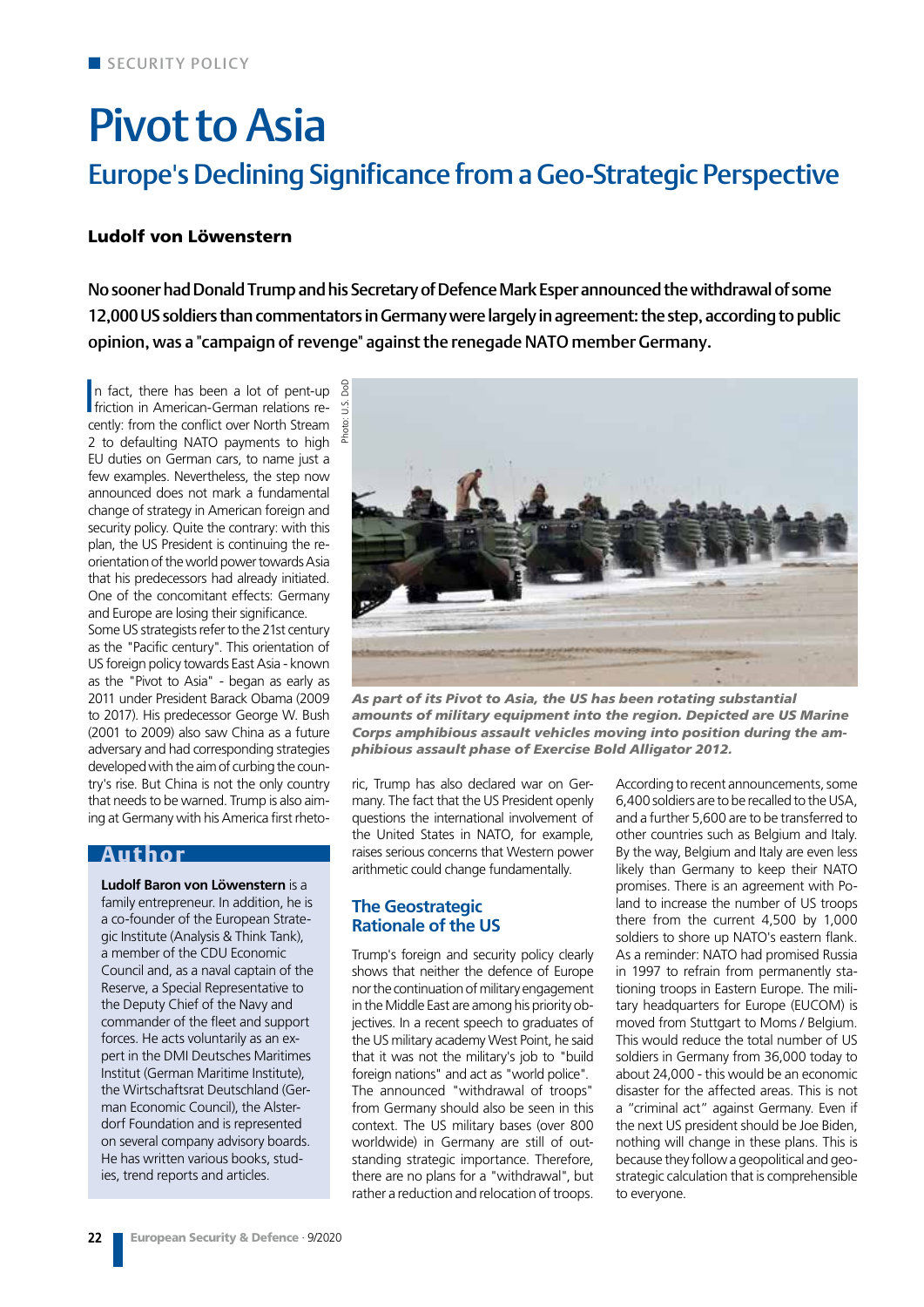### Photo: US Navy Photo: US Navy

**US Military Bases Around the World**

The US maintains about 800 military bases (Army, Air Force, Navy, Marine Corps) in more than 170 countries worldwide. Japan is home to the largest US military force with approx. 55,000 troops, the second largest in Germany with approx. 36,000, followed by South Korea with approx. 26,000, Italy with approx. 12,000 and Great Britain with approx. 9,000. Germany is not home to warring US armies or divisions but "only" two combat brigades. From a geostrategic point of view, Ramstein was, is and remains the most important US base because it is a logistics base and bridgehead for worldwide operations, especially in the strategically important East Asia (Pivot to Asia).

Five of the six main operational bases of the US bases are located in Germany.

- Ramstein is the largest US Air Force military airport outside the USA and has important functions for supplies and troop transport for the intervention wars.
- Landstuhl (LCMR Landstuhl Regional Medical Center) is the largest military hospital outside the USA with over 3,300 employees on 49 hectares. It is also one of the most important hospitals for organ donations in the EU.
- Büchel is a US Air Force base. This is where the USA's nuclear bombs are stored and where Air Force Squadron 33 (Tornados) is stationed.
- Vilseck / Grafenwöhr is a military training area and training centre of the army for approx. 15,000 soldiers (including relatives). It is the largest US Army base in Europe (approx. 284 square kilometres). This is where shooting exercises for tanks and artillery are conducted and combat troops are trained.
- Ansbach Katterbach is a US Army helicopter training center.
- The 52nd Fighter Wing is stationed in Spangdahlem in the Eifel: It consists of an F-16 fighter squadron with about 20 aircraft. About 4,000 US soldiers are stationed at the air base. It is considered a strategically important air base for the American armed forces in Europe and has supported missions of the US Air Force and NATO worldwide, from Iraq to Bosnia and Afghanistan.
- In addition, there is the Wiesbaden location and the EUCOM and AFRICOM headquarters in Stuttgart.

Let's remember: President Trump is a friend of deals, and Germany wants to buy F-18 fighter planes in the US to replace the old TORNADOs as carrier planes for US nuclear weapons. There are also urgently needed



*Sailors aboard the aircraft carrier USS GEORGE WASHINGTON in Hong Kong, November 2011. In May 2015, the then US Secretary of Defense Ashton Carter said that the US rebalance to Asia-Pacific is a continuation of its pivotal role over the past 70 years.*

heavy transport helicopters from a US manufacturer on Germany`s wish list. The German government would be well advised to seize the opportunity and make a deal: keeping more troops in Germany vs. procurement of F18s and transport helicopters.

#### **The Eurasian Chessboard**

Among the explanatory approaches that make the US foreign and security policy "DNA" easier to understand are the concept of geopolitics on the one hand and the US National Security and Military Strategy on the other. The concept of geopolitics opens up interesting perspectives on the different world views of Europeans, Americans, Russians or Asians and thus on world events as a whole. Geopolitics interprets political connections in the light of geographical circumstances and analyses the connection between the two. It thus opens up perspectives on political events that we would otherwise sometimes find difficult to assess.

The German geographer Friedrich Ratzel, who published a book entitled Political Geography in 1897, is considered the spiritual father. The Swede Rudolf Kiellén then coined the term geopolitics. Besides Sir Halford Mackinder, well-known names such as Henry Kissinger, Samuel P. Huntigton, Karl Haushofer, George Hamilton, Rear Admiral and naval historian Alfred Thayer Mahan are among its most important pioneers. The geographical foundations of geopolitics can be traced back to the geostrategic work of the British Sir Halford Mackinder (1861 to 1947). In 1904, he formulated the Heartland Theory as part of geopolitics in The Geographical Pivot of History. This theory states that the domination of the Euro-Asian heartland is the key to world domination and that Great Britain, as the leading maritime power, must expect the emergence of a dangerous expansionist power on the continent, especially Russia. When Britain's position as a world power came to an end - after all, it was based primarily on control of the world's oceans - Mackinder formulated a geostrategic theory of the importance of the Eurasian landmass at the beginning of the 20th century, which later became known as the "Heartland Strategy". If a state succeeded in gaining control of the Heartland, i.e. Central and Eastern Europe as well as Siberia, Mackinder's thesis was that this state would dominate world politics.

In the US, geopolitical considerations have always played an important role when formulating key foreign policy positions. Mackinder's Heartland Theory, for example, was the basis of the "containment strategy" with which the USA sought to contain the territorial expansion of the USSR and the Warsaw Pact during the Cold War. The domino theory, which promoted US intervention in Vietnam and Central America, is also a manifestation of geopolitical thought. After the collapse of the Soviet Union and the dissolution of the East-West divide, the concept of geopolitics and the associated discussion of spatial aspects of world order witnessed a renaissance.

Zbigniew Brzezinski is considered the spiritus rector of modern US geopolitics. The politician, who died in 2017, served for decades as National Security Advisor to various US presidents. His two books "The Grand Chessboard" / "The Only World Power. America's Strategy of Domination" (1997), and "Last Change" (2007) clearly describe how Euroasia - the Eurasian continent - is, from a geopolitical point of view, the "chessboard on which the struggle for global dominance